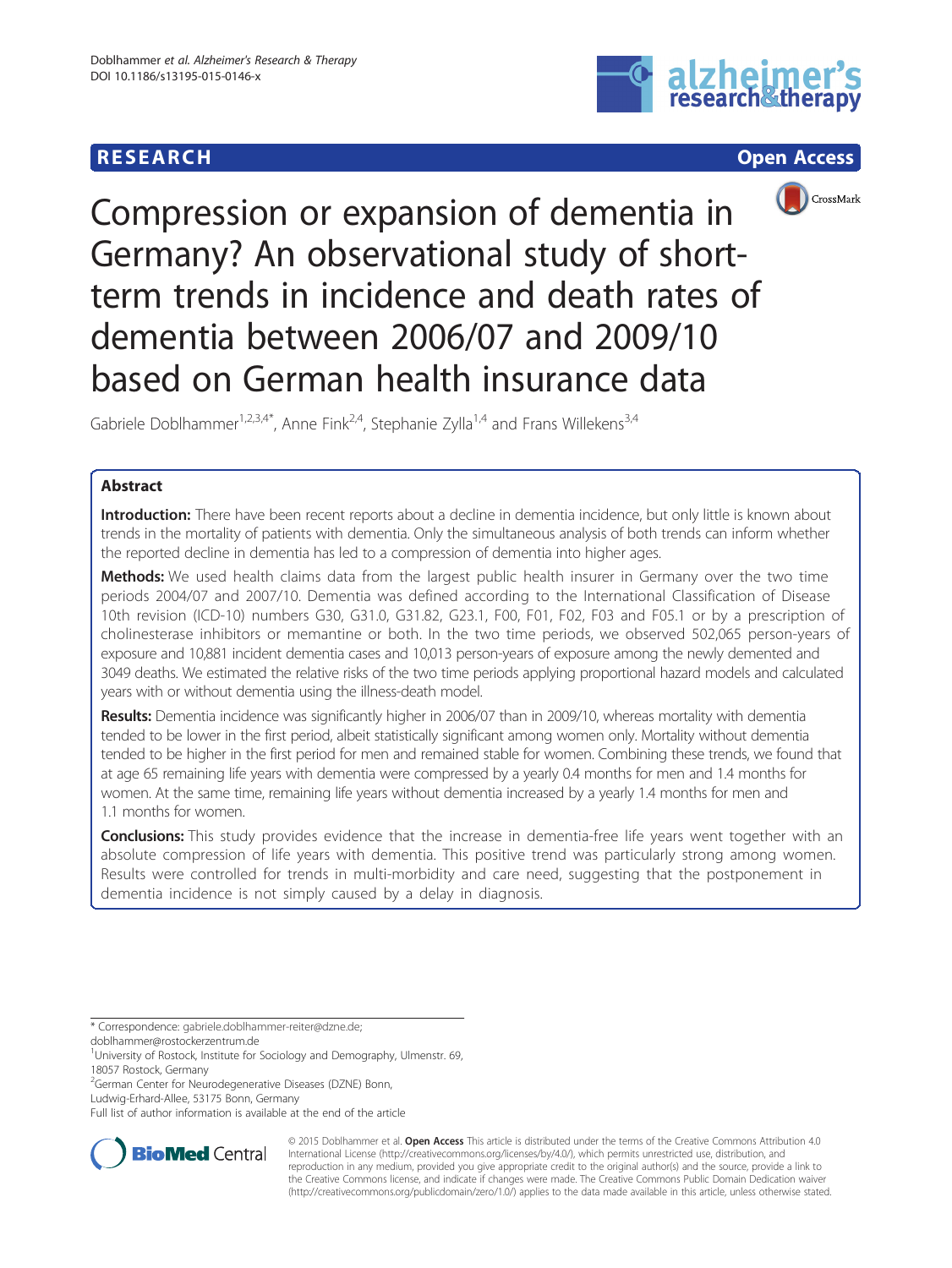### Introduction

The number of dementia cases worldwide is expected to double every 20 years, resulting in 65.7 million individuals with dementia by 2030 and 115.4 million by 2050 [[1\]](#page-9-0). With 1.4 million patients with dementia in 2012, Germany belongs to the top 10 countries with the largest number of patients with dementia worldwide. The number is forecasted to increase up to three million by 2050 [[2, 3\]](#page-9-0). A recent study showed that a yearly 1 % decline in dementia prevalence can counterbalance the effect of life expectancy (LE) increase on the number of patients with dementia, resulting in considerably less additional dementia cases than previously projected [[2\]](#page-9-0).

This interplay between incidence of dementia and mortality of patients with dementia is of major interest in terms of the broader framework of compression versus expansion of morbidity. Any extra years of life from an overall increase in LE could be spent in good health, which is referred to as compression of morbidity [[4\]](#page-9-0), or in poor health termed expansion of morbidity [[5\]](#page-9-0). Alternately, unhealthy years may increase but do so as the proportion of life spent healthily is increasing/decreasing, resulting in a relative compression/relative expansion [[6\]](#page-9-0). Finally, morbidity might increase at a rate similar to LE but severity might not, which is referred to as "dynamic equilibrium" [\[7](#page-9-0)].

Recent secular trends in dementia suggest a decrease in incidence rates, combined with stable or decreasing prevalence. Turning to prevalence studies, Manton et al. [[8\]](#page-9-0) observed a decline in severe cognitive impairment in the US between 1982 and 1999; Langa et al. [[9\]](#page-9-0) observed a continued decline between 1993 and 2002. There was improved cognitive functioning among Danish [[10](#page-9-0)] and US [[11\]](#page-9-0) centenarians. Declining dementia was found by Matthews et al. [[12\]](#page-9-0) in three regions in the UK between 1981/94 and 2008/11 and by Doblhammer et al. [\[3](#page-9-0)] in Germany between 2007/09. In brain autopsies for the period 1972 to 2006, the average amyloid stage decreased in cases without clinically diagnosed dementia or cognitive disorders [[13\]](#page-9-0).

A number of recent incidence studies provided evidence of declining trends. Schrijvers et al. [[14\]](#page-9-0) showed a statistically not significant decline in incidence between 1990 and 2000 in Rotterdam, and Qiu et al. [\[15](#page-9-0)] inferred a decline in incidence between 1987/89 and 2001/02 from a stable prevalence combined with decreasing mortality in Stockholm.

Little is known about trends in the mortality of patients with dementia. Studies based on death certificates indicated increased mortality due to dementia and Alzheimer's dementia in the 1980s and the 2000s [[16, 17\]](#page-9-0). Langa et al. [[9](#page-9-0)] compared the Health and Retirement Survey (HRS) of 1993–1995 with that of 2002–2004, finding a mortality increase among the highly educated for those with moderate or severe cognitive impairment. Using the HRS, Reuser and Willekens [\[18\]](#page-9-0) showed that people with high levels of education have lower dementia incidence, but higher mortality. Qiu et al. [\[15\]](#page-9-0) found increasing survival of patients with dementia in Stockholm.

In this study, we explored trends in the incidence of dementia and in the mortality with and without dementia. Combining this information, we estimated life years with and without dementia to explore the presence of a compression or expansion of dementia. We controlled for trends in co-morbidity and care need to test whether a shift in the general health status of the population may explain these trends. Based on the results of the prior studies, a decline in dementia incidence would be expected. Given past contradictory research results, no explicit hypothesis about the trend in mortality of patients with dementia was formulated. General improvements in health and survival may reduce the incidence of dementia [\[19](#page-10-0)] but may also benefit patients with dementia in terms of their co-morbidities, possibly increasing their LE [[20\]](#page-10-0). On the other hand, increasing educational levels may lead to increasing cognitive reserve [\[21](#page-10-0)]. Cognitive reserve is a key concept in the study of cognitive functioning. It stems from the repeated observation that there is no straightforward relationship between the degree of brain pathology and cognitive functioning. A high level of educational attainment or a demanding occupation allows individuals to process tasks in a more efficient manner and thus to sustain greater brain damage before displaying major functional deficits. Increasing cognitive reserve would result in a later diagnosis [\[22](#page-10-0)] and in what would appear to be shorter survival rates.

We also examined the distribution of the new dementia cases. A decline in age-specific dementia incidence should go hand in hand with a postponement of dementia to higher ages, thus increasing the mean age of the new dementia cases.

# Methods

## Study design and participants

We compared two random samples of health claims data from Germany's largest public health insurance, the "Allgemeine Ortskrankenkasse" (AOK), which covers about one third of the total population at least 50 years old and 50 % of the population at least 80 years old. An agestratified 2.2 % random sample of the insured population at least 63 years old was drawn from all insured persons in the first quarter of 2004 and tracked through the fourth quarter of 2007. Incident dementia was defined for all individuals without a dementia diagnosis in the 2 year period 2004/05 and a first dementia diagnosis in 2006 or 2007. Thus, at the time of diagnosis, they would be at least 65 years old. A second independent 2.2 %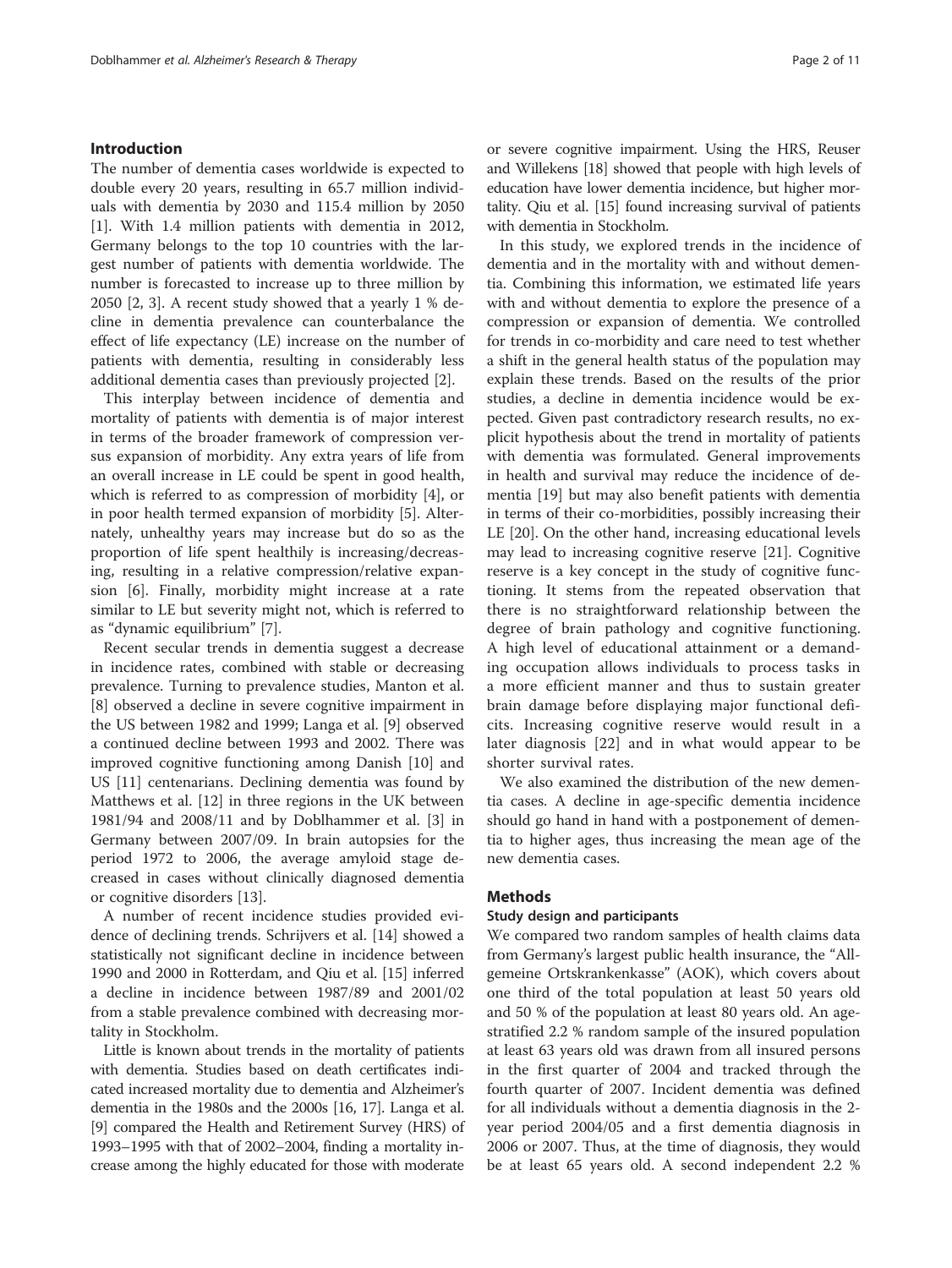random sample was drawn in the first quarter of 2007 with follow-up through the last quarter of 2010. Incident dementia was defined by a dementia-free period in 2007/08, and a first dementia diagnosis in 2009 or 2010. Only validated dementia cases were considered (for the validation procedure, see below). Death rates were estimated for the two time periods 2006/07 and 2009/10 for individuals with an incident dementia diagnosis only; separate death rates were estimated for those without dementia. The data included information about sex, age, all inpatient and outpatient diagnoses coded by International Classification of Disease 10th revision (ICD-10), prescriptions of medications filled on a quarterly basis, and whether patients received benefits or services from the German statutory long-term care (LTC) insurance.

Data access was legally approved by the "Wissenschaftliches Institut der Ortskrankenkassen" (WIdO). The study is based on anonymised administrative claims data that never involved patients directly. Individual patients cannot be identified, and the analyses presented do not affect patients whose anonymized records were used.

#### Measurement of dementia

Dementia was defined by the ICD-10 numbers G30, G31.0, G31.82, G23.1, F00, F01, F02, F03, and F05.1 or by a prescription of cholinesterase inhibitors or memantine (or both), both of which are approved anti-dementia drugs. We did not distinguish according to aetiology, but combined all ICD codes into one group named "dementia". To account for false-positive diagnoses of the true occurrence of dementia [[23](#page-10-0)], we developed a validation procedure. First, only diagnoses indicated as "verified" by a medical doctor were included from outpatient services, whereas from inpatient services only the discharge and secondary diagnoses were considered. Second, only those diagnoses with a second occurrence in the same quarter by different types of physicians or over time were considered. The only exception was when a patient died immediately after a dementia diagnosis in the same quarter; all of these cases were considered valid dementia cases.

## Co-variates

We measured changes in the general health status of the population by controlling for the diagnosis of hypertension (ICD-10 Codes: I10-I15), diabetes mellitus (E10- E14), ischemic heart diseases (I20-I25), cerebrovascular diseases (I60-I69), hypercholesterolemia (E78), and atrial fibrillation (I48). We used benefits from the German public LTC insurance as an indirect measure of the severity of a dementia diagnosis. The insurance was established in 1995 and is financed as a pay-as-you-go system. To claim LTC benefits or services from the insurer, individuals have to make an application and pass

an objective assessment, which is based mainly on impairments in activities of daily living. Applicants are assigned to one of three LTC levels: considerable, severe, or extreme. People who have a considerable level of LTC require care for at least 90 min per day, of which at least 46 min are needed for basic activities like washing, eating, or mobility. People with a severe level of LTC require care for at least 3 h per day, with at least 2 h needed for basic activities. People with an extreme level of LTC require care for at least 5 h per day, of which at least 4 h are needed for basic activities. LTC here comprises day care, home care by nurses or non-professionals as well as care in a nursing care home.

#### Statistical analyses of trends in incidence and death rates

We estimated the relative risks (RRs) of dementia incidence and mortality with/without dementia in 2006/07 compared with 2009/10 by applying proportional hazard models with constant baseline hazards defined over the calendar time of the two time periods. The timescale of the baseline hazard is months since 2006 (2009). The models include an indicator variable for both time periods, age in 1-year age groups (defined as a seconddegree polynomial and centered at age 80, the middle of the age interval), the co-morbidities, and the care level differentiated into none (care level 0), considerable (care level I), severe (care level II), and extreme (care level III). All covariates are specified as time-dependent variables. Individuals are censored at the time of their death (incidence model), their exit from the insurance company (incidence and mortality models), or the end of the observation period (incidence and mortality models), whichever occurred first. The proportionality assumption was tested by estimating the -ln(-ln) Kaplan-Meier survivor curves [[24](#page-10-0)]. All proportional hazard models were estimated separately for both sexes. We conducted sensitivity analyses to test whether the results depended on the parametric form of the baseline hazard using a piecewise constant hazard rate, which was not the case. We also ran models using age at baseline applying Cox proportional hazard models which, again, did not alter the results. Whereas death rates were higher, the time trend remained unchanged. We used the procedure "streg" in STATA 12.1 for the estimation of the hazard models and the post-estimation command "predict" for the calculation of the hazard rates fitted by the models.

#### Estimating life years with and without dementia

We used the illness-death model, which has been frequently applied to dementia research [[20](#page-10-0)], to estimate life years with and without dementia and explore compression of dementia. The model is defined by two living states, non-demented and demented, and three period and sex-specific transitions: non-demented to demented,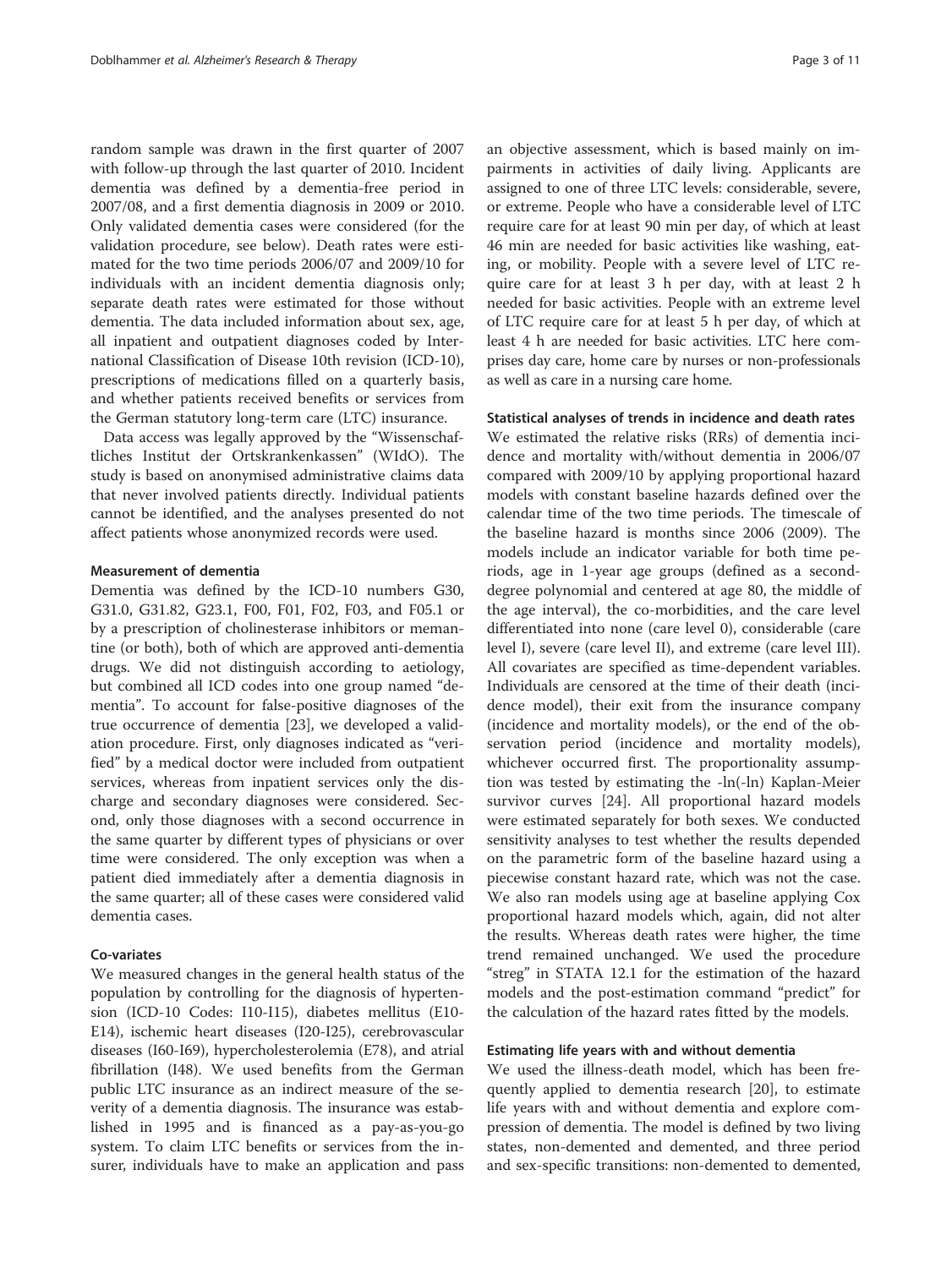non-demented to death, and demented to death. We estimated the age-specific transition rates by fitting separate hazard models to the two time periods and the two sexes, only including the second-degree age-polynomials. We estimated the average LE at age 65 with dementia (LE dementia  $65$ ) and without dementia (LE <sub>w/o dementia 65</sub>) as well as the distribution of the new dementia cases  $D(x)$  at age x (for model details see "Additional file [1](#page-9-0)"). We bootstrapped 95 % confidence intervals by re-sampling the sample data with replacement. We performed a thousand replications each time estimating the age-specific transition rates by the hazard models and the LEs by the illnessdeath models.

#### Results

#### Time trends estimated with proportional hazard models

In the two time periods, there were a total of 10,881 incident dementia cases with 502,065 person-years of exposure (PYE). Among the non-demented, we observed 16,961 deaths with 500,714 PYE, among the newly demented 3049 deaths with 10,013 PYE (Table 1). Age-specific numbers and rates are given in the supplement ("Additional file [2:](#page-9-0) Table S1"). Total death rates were slightly higher as compared with the human mortality database [[25](#page-10-0)], reflecting the bias toward lower social strata insured with the AOK. As expected, dementia incidence was slightly higher but highly consistent with results from previous studies (for an overview, see  $[26]$  $[26]$ ) (Fig. [1\)](#page-4-0).

The RRs of the two time periods estimated by proportional hazard models confirmed highly significant changes in the incidence of dementia as well as in death rates of demented women (Table [2\)](#page-6-0). For both sexes, the incidence of dementia was significantly higher in the first period of 2006/07 (RR men: 1.10, P value = 0.006; RR women: 1.10, P value = 0.000) than in 2009/10. For men, mortality without a dementia diagnosis was somewhat higher in the first than the second period (RR men:

1.04, P value =  $0.075$ ), whereas mortality for women remained stable (RR women: 1.00,  $P$  value = 0.935). Mortality with a dementia increased for both sexes; in the first period, it was somewhat lower for men (RR men: 0.90, P value =  $0.084$ ) and significantly lower for women (RR women: 0.83,  $P$  value = 0.000). Time trends did not change when co-morbidities were accounted for (Additional file [3:](#page-9-0) Table S2).

# Life years with/without dementia estimated with the illness-death model

Predicted hazard rates from the incidence and mortality models fitted the observed values well (Fig. [2](#page-5-0)). Using the predicted rates as the input into the illness-death model, we found more years lived healthily and a compression of years with dementia. Among men, trends in incidence and death rates amounted to an increase of 4.8 healthy months (Table [3](#page-6-0): LEw/o dementia 65 2006/07: 14.79 years, 2009/10: 15.14 years; difference = 0.35 years) and to a decrease of 1.1 months with dementia (LE  $_{\text{dementia}}$  65: 2006/07 0.96 years, 2009/10: 0.87 years, difference = −0.09 years) within 3 years. The increase in healthy life years was weakly significant at  $P = 0.084$ . Among women, the decrease in months with dementia was highly significant  $(P = 0.000)$ and stronger than the gain in healthy life months: minus 4.1 months with dementia (LE  $_{\text{dementia}}$  65 2006/ 07: 1.87 years, 2009/10: 1.53 years, difference = −0.34 years) compared with 3.2 healthy months ( $LE_{w/o}$  dementia 65 2006/ 07: 18.14 years, 2009/10: 18.41 years, difference = 0.27 years).

## Mean age of dementia incidence

In the illness-death model, the mean of the distribution of new dementia cases (Fig. [3\)](#page-7-0) increased from 80.54 to 80.80 years among men and 82.47 to 82.71 years among women, albeit this increase was statistically not significant. The variance of the distribution declined from

Table 1 Descriptive statistics of the number of insured individuals, exposures in person-years and cases at ages 65 to 95+ in the two time periods by sex

| Model                                      |                        | 2006/2007 |         | 2009/2010 |         | Total   |
|--------------------------------------------|------------------------|-----------|---------|-----------|---------|---------|
|                                            |                        | Men       | Women   | Men       | Women   |         |
| Dementia incidence                         | Ν                      | 56,011    | 85,081  | 54,257    | 80,986  | 276,335 |
|                                            | Exposures <sup>+</sup> | 100,034   | 154,962 | 98,358    | 148,711 | 502,065 |
|                                            | Incident dementia      | 1811      | 3768    | 1781      | 3521    | 10,881  |
| Mortality without dementia diagnosis       | Ν                      | 55,684    | 84,377  | 53,955    | 80,357  | 274,373 |
|                                            | Exposures <sup>+</sup> | 99,806    | 154,498 | 98,136    | 148,274 | 500,714 |
|                                            | Deaths                 | 3993      | 4463    | 4001      | 4504    | 16,961  |
| Mortality with incident dementia diagnosis | N                      | 1810      | 3769    | 1781      | 3520    | 10,880  |
|                                            | Exposures <sup>+</sup> | 1594      | 3694    | 1497      | 3228    | 10,013  |
|                                            | Deaths                 | 579       | 912     | 598       | 960     | 3049    |

+ in person years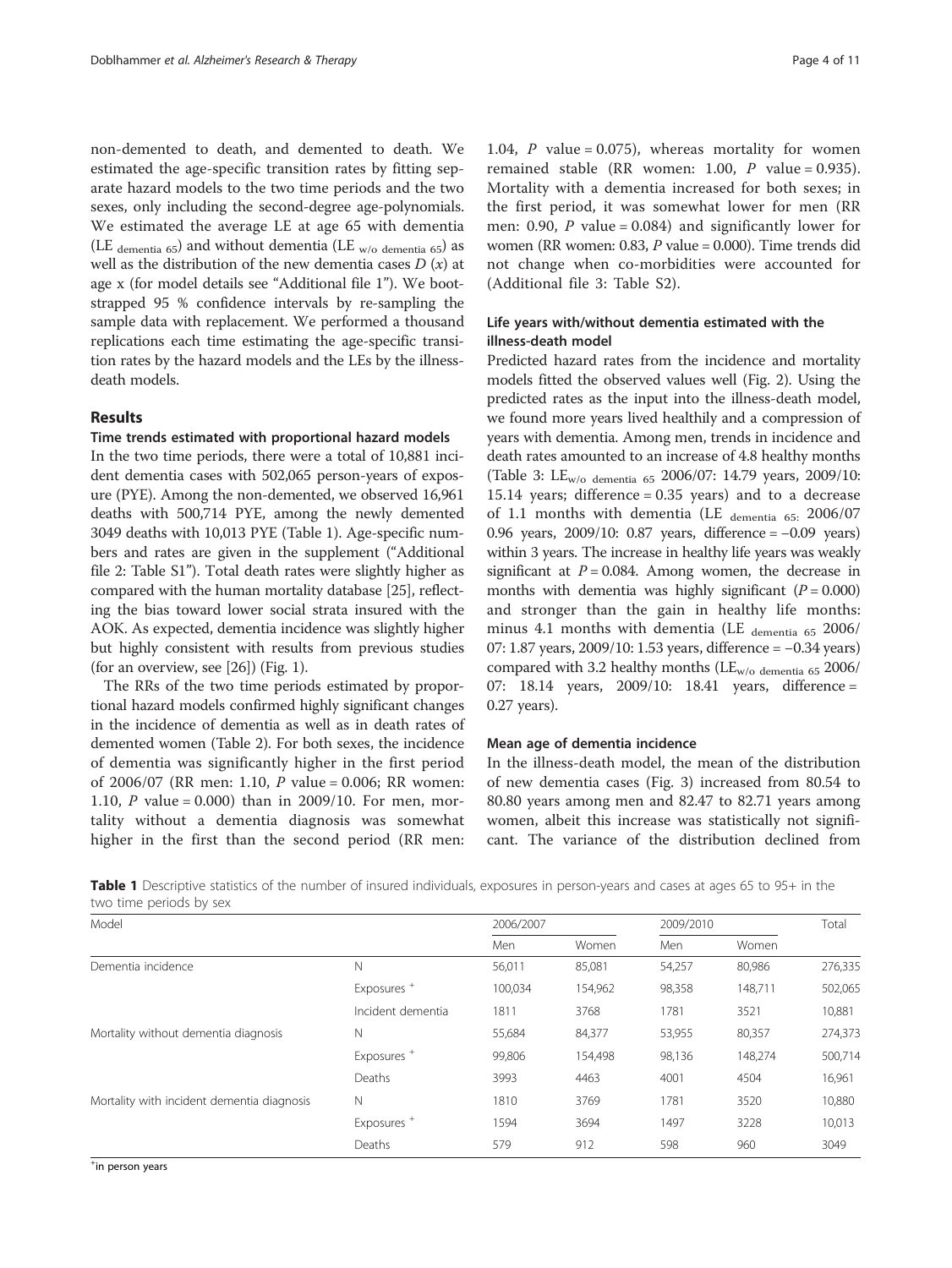<span id="page-4-0"></span>

Fig. 1 Comparison of dementia incidence rates (AOK 2006/07 and 2009/10) with previous studies. AOK Allgemeine Ortskrankenkassen

53.88 to 53.08 for men and increased from 46.85 to 47.99 for women. This was combined with a 3.3 % decrease in the number of new dementia cases among men and 5.0 % among women. Thus, in the latter period, there were less new dementia cases among men and they tended to be compressed into higher ages. Also, among women, there were fewer dementia cases and the mean was shifted to older ages. However, the age distribution became more unequal in terms of variance.

# **Discussion**

We report a compression of life years with dementia for ages of 65 and above, caused by a significant short-term decrease in the dementia incidence in Germany between 2006/07 and 2009/10. Among both sexes, the compression was intensified by a parallel increase in the death rates of the demented. For women, the significant compression amounted to 1.4 months per year, and men tended to gain almost half a month per year. At the same time, both sexes experienced more healthy life years due to the decreasing incidence. Women gained 1.1 healthy months per year, and men 1.4 months; however, these trends were statistically significant among men only. This declining incidence was associated with an increase in the mean age of dementia incidence.

Our study suggests that declining incidence does not necessarily lead to a concentration of new dementia cases into a smaller age range. Among men, the declining incidence indeed resulted in a concentration of the ages at first diagnosis since the variance of the distribution became smaller; among women; however, the variance increased and the ages at first diagnosis became more variable. Male death rates at the ages studied here are about twice those of females. Thus, men spared from dementia at younger ages die before they suffer from dementia at older ages, whereas comparatively more women survive without dementia and then suffer from dementia at older ages. Owing to the short time period of this study, the observed distributional changes are statistically not significant. Longer time periods are necessary to finally confirm the trends observed here.

## Comparison with results from earlier studies

The decline in dementia incidence reflects results of recent studies [[14\]](#page-9-0) (for a review, see [[27](#page-10-0)]). The extent of the yearly 3 % decline is similar to the one reported in the Rotterdam Study [\[14\]](#page-9-0). Larson et al. [\[22\]](#page-10-0) suggest that the main factor contributing to the decline is increasingly higher educational attainment among the elderly, which resulted in increasing cognitive reserve [[21\]](#page-10-0). In the age groups studied here, both sexes profited from the educational expansion after World War I in Germany, and women in particular profited from vocational training from the 1920s to the 1950s [[28](#page-10-0)]. In the HRS [[29\]](#page-10-0), the increasing levels of education and wealth among older Americans explained about 40 % of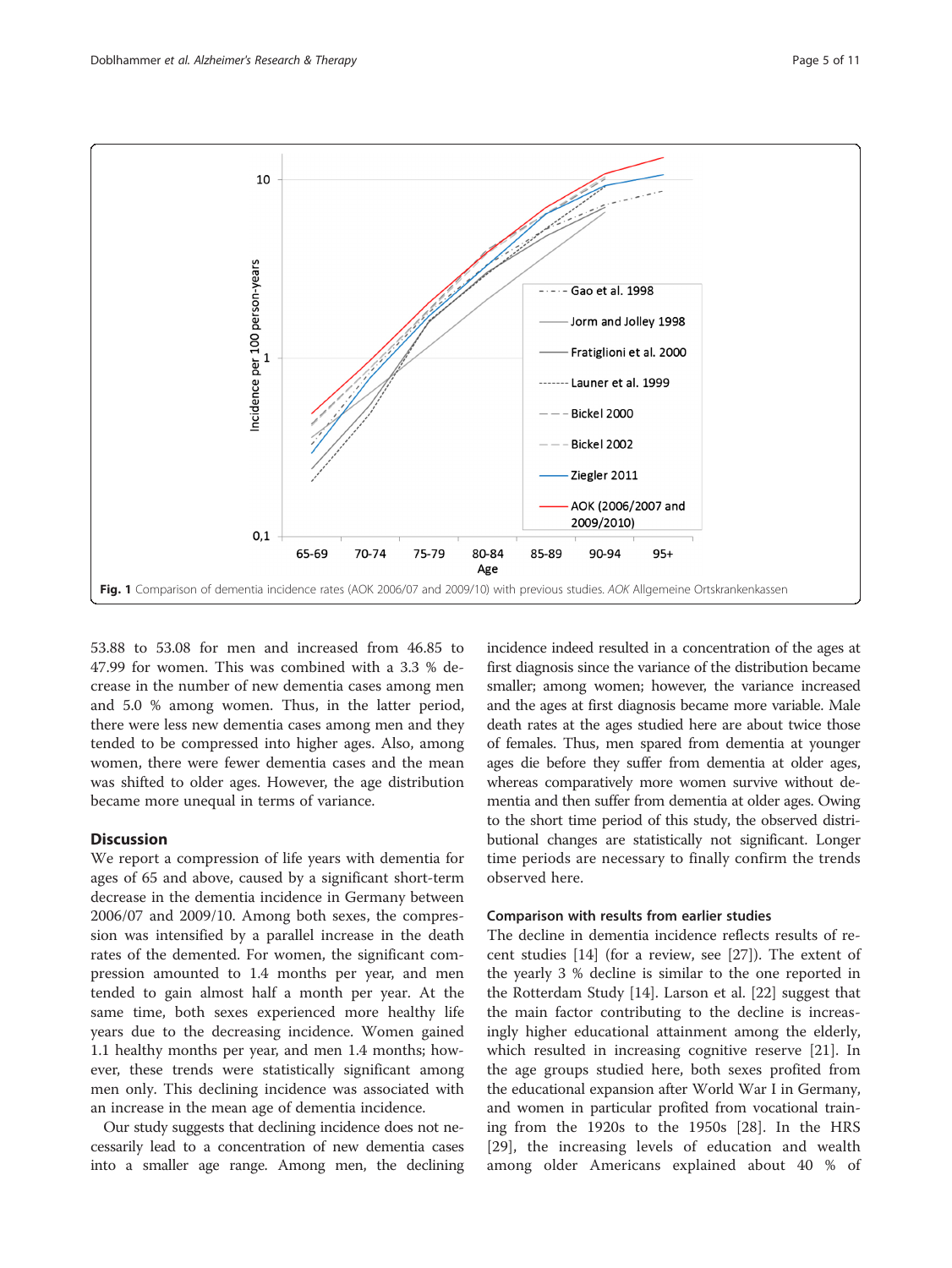<span id="page-5-0"></span>

the observed relative decrease in the prevalence of dementia-related cognitive impairment between 1993 and 2002. In the Stockholm Study [\[15](#page-9-0)], no changes in the prevalence of dementia or in the death rates of the demented remained once education was accounted for. We do not have information on education in our data and thus are not able to further explore the contribution of education to the declining trend in dementia incidence. We tried to capture possible time trends in vascular risk factors [[30\]](#page-10-0) of dementia by including related co-morbidities in our model. Although the effects of the co-morbidities altered the risk of dementia incidence and mortality according to our expectations, they did not affect the estimates of the time trends. Thus, we find no evidence that a change in the distribution of vascular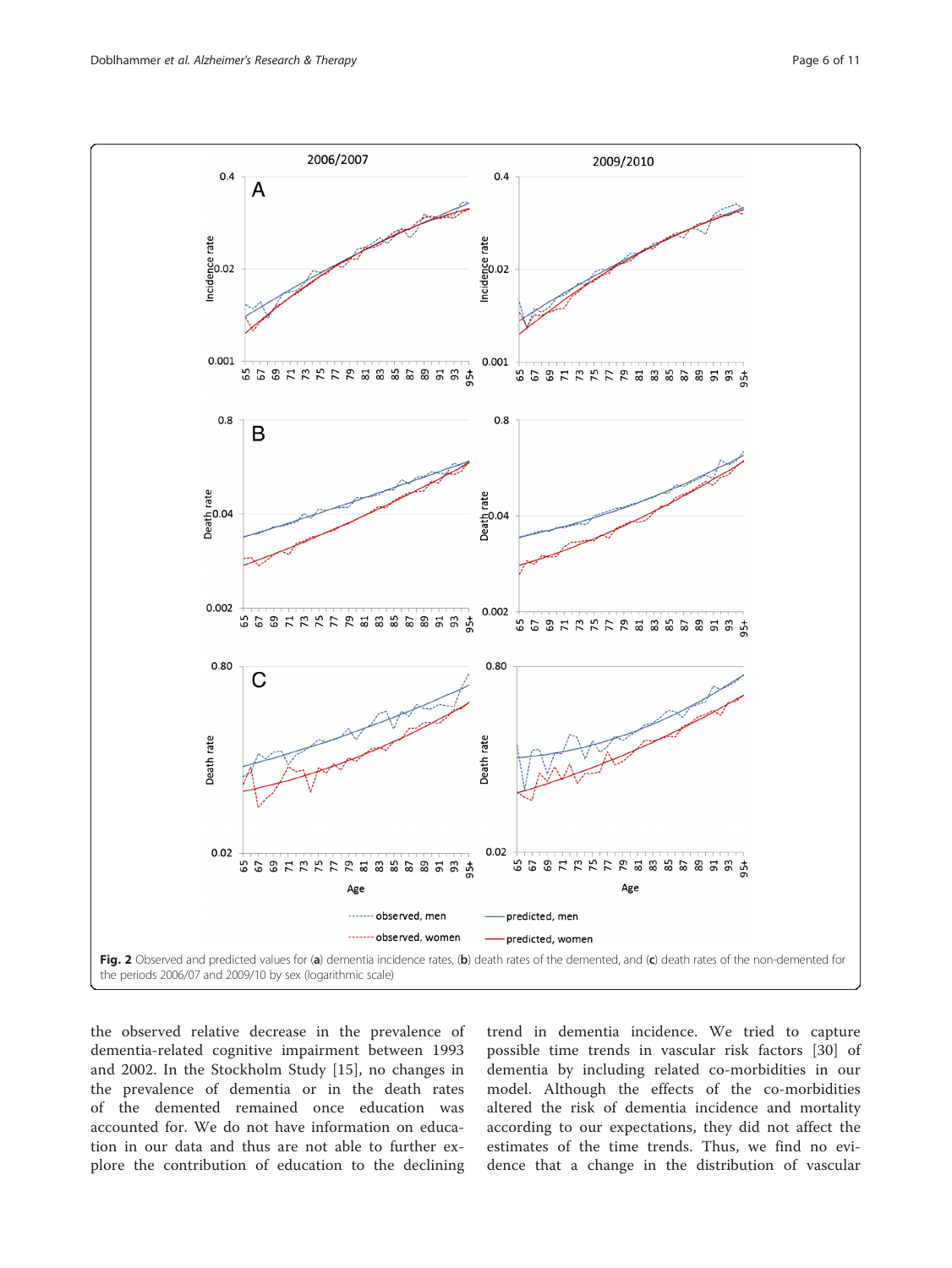<span id="page-6-0"></span>Table 2 Relative risks of dementia incidence and mortality with and mortality without dementia for the two sexes

| Model                                      | Variable       | Men          |           |              |              | Women       |           |              |              |
|--------------------------------------------|----------------|--------------|-----------|--------------|--------------|-------------|-----------|--------------|--------------|
|                                            |                | ${\sf RR}$   | $P$ value | LCI          | UCI          | <b>RR</b>   | $P$ value | LCI          | UCI          |
| Dementia incidence                         | Age            | 1.13         | 0.000     | 1.12         | 1.13         | 1.14        | 0.000     | 1.14         | 1.15         |
|                                            | Age*Age        | 9.99         | 0.001     | 9.99         | 10.00        | 9.98        | 0.000     | 9.97         | 9.98         |
|                                            | Period         |              |           |              |              |             |           |              |              |
|                                            | 2006/2007      | 1.10         | 0.006     | 1.03         | 1.17         | 1.10        | 0.000     | 1.05         | 1.15         |
|                                            | 2009/2010 (RG) | $\mathbf{1}$ |           |              | $\mathbf{1}$ |             |           | $\mathbf{1}$ | 1            |
|                                            | Constant       | 0.03         | 0.000     | 0.03         | 0.03         | 0.03        | 0.000     | 0.03         | 0.03         |
|                                            | LL             | $-18,278.2$  |           |              |              | $-34,580.6$ |           |              |              |
| Mortality without dementia diagnosis       | Age            | 1.09         | 0.000     | 1.08         | 1.09         | 1.11        | 0.000     | 1.11         | 1.12         |
|                                            | Age*Age        | 10.01        | 0.000     | 10.00        | 10.01        | 10.01       | 0.000     | 10.01        | 10.01        |
|                                            | Period         |              |           |              |              |             |           |              |              |
|                                            | 2006/2007      | 1.04         | 0.075     | 1.00         | 1.09         | 1.00        | 0.935     | 0.96         | 1.04         |
|                                            | 2009/2010 (RG) | $\mathbf{1}$ |           | $\mathbf{1}$ | $\mathbf{1}$ |             |           | $\mathbf{1}$ | $\mathbf{1}$ |
|                                            | Constant       | 0.06         | 0.000     | 0.06         | 0.06         | 0.03        | 0.000     | 0.03         | 0.03         |
|                                            | LL             | $-35,303.3$  |           |              |              | $-40,513.3$ |           |              |              |
| Mortality with incident dementia diagnosis | Age            | 1.05         | 0.000     | 1.04         | 1.06         | 1.05        | 0.000     | 1.04         | 1.06         |
|                                            | Age*Age        | 10.01        | 0.005     | 10.00        | 10.02        | 10.01       | 0.006     | 10.00        | 10.02        |
|                                            | Period         |              |           |              |              |             |           |              |              |
|                                            | 2006/2007      | 0.90         | 0.084     | 0.81         | 1.01         | 0.83        | 0.000     | 0.76         | 0.91         |
|                                            | 2009/2010 (RG) | $\mathbf{1}$ |           |              | 1            |             |           | 1.           | 1            |
|                                            | Constant       | 0.37         | 0.000     | 0.34         | 0.41         | 0.22        | 0.000     | 0.21         | 0.24         |
|                                            | LL             | $-4,173.1$   |           |              |              | $-6,941.1$  |           |              |              |

 $RR$  relative risk, LCI 95 % lower confidence interval, UCI 95 % upper confidence interval

 $+E-10$ 

risk factors, as reflected in co-morbidities, contributed to the short-term decline in dementia incidence.

#### Trends in dementia incidence

There are at least three potential explanations that may account for the declining dementia incidence we observe. The first explanation assumes that the timing of dementia diagnosis has changed rather than the incidence of the disease. In claims data, the timing of dementia diagnosis is not identical with the exact incidence of the disease. If diagnosis tends to be delayed over time until patients have reached a more severe stage of the disease, then age-specific diagnosis rates

would decline. At the same time, those diagnosed would have worse health, leading to an increase in age-specific death rates. As claims data do not contain information about the severity of dementia, we tried to control for a possible delay in the diagnosis by including information about co-morbidity and care need in our models (shown in "Additional file [3:](#page-9-0) Table S2"). If over the study period dementia diagnosis was delayed to a more severe stage, then patients should suffer from more co-morbidities and should require more care assistance. In the models, the time trend in dementia should thus be attenuated by the inclusion of the two variables. However, this is not what we find, because the time trend remained unchanged.

Table 3 Life expectancy at age 65 with and without dementia and mean age of new dementia cases, 95 % confidence intervals by sex: 2006/07 in comparison with 2009/10

|         |           | Total               | Non-dementia        | Dementia            | Mean age            |
|---------|-----------|---------------------|---------------------|---------------------|---------------------|
| Males   | 2006/2007 | 15.75 (15.58-15.94) | 14.79 (14.62-14.96) | $0.96(0.90 - 1.03)$ | 80.54 (80.27-80.82) |
|         | 2009/2010 | 16.01 (15.85-16.19) | 15.14 (14.98-15.32) | $0.87(0.82 - 0.93)$ | 80.80 (80.53-81.09) |
|         |           | $P = 0.224$         | $P = 0.084$         | $P = 0.180$         | $P = 0.446$         |
| Females | 2006/2007 | 20.01 (19.86-20.17) | 18.14 (18.00-18.29) | $1.87(1.78 - 1.97)$ | 82.47 (82.29-82.66) |
|         | 2009/2010 | 19.93 (19.77-20.10) | 18.41 (18.26-18.56) | $1.53(1.46 - 1.60)$ | 82.71 (82.52-82.91) |
|         |           | $P = 0.706$         | $P = 0.148$         | $P = 0.000$         | $P = 0.310$         |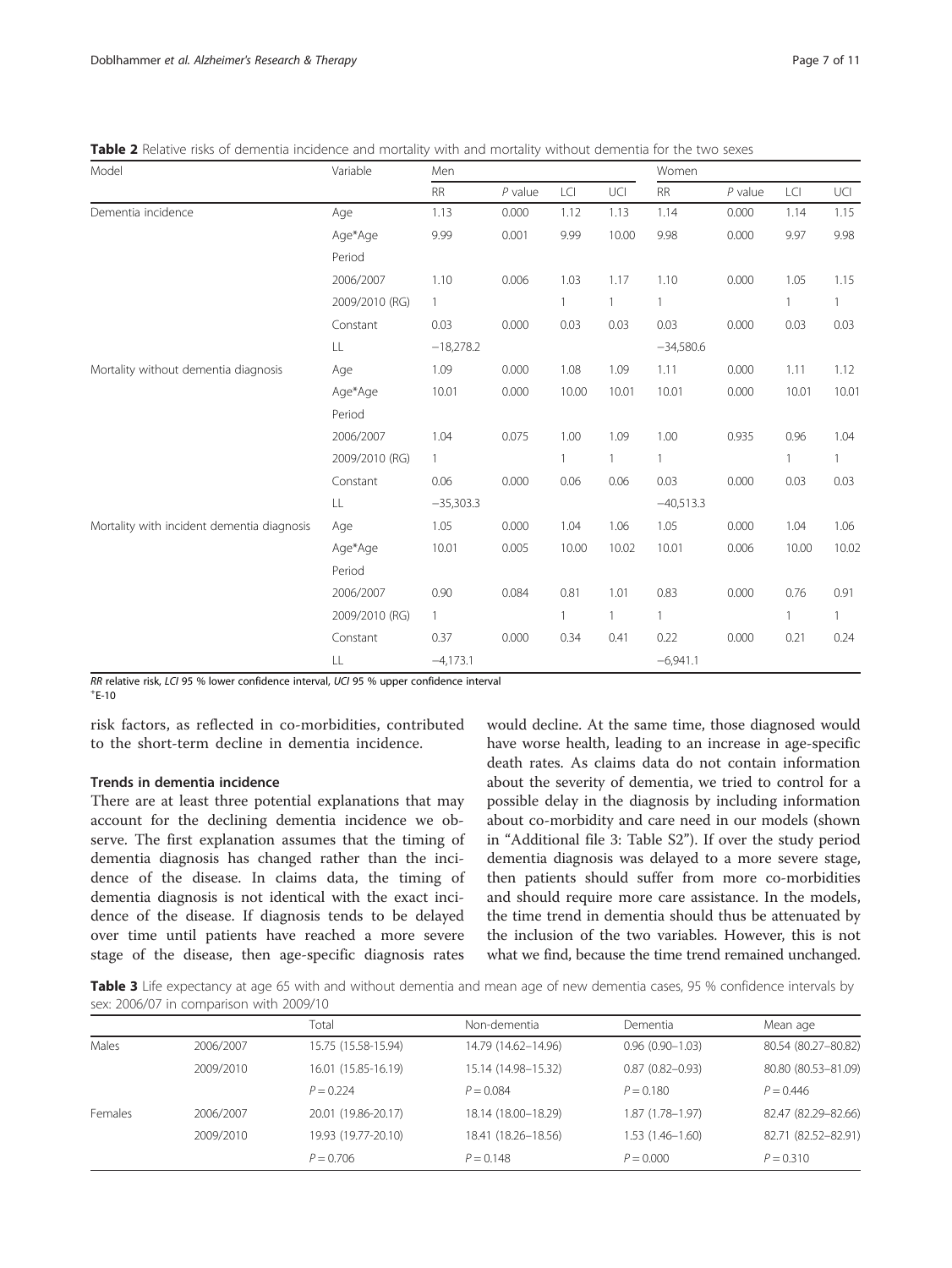<span id="page-7-0"></span>

Thus, there is no indication that dementia diagnosis was delayed to a more severe stage. In recent years, public health programs have tried to increase awareness about the disease both in the general population [[31](#page-10-0)] as well as among the medical profession [[32](#page-10-0)]. First generic antidementive drugs were introduced in 2012, which should have made treatment less costly but does not fall into our study period.

A second alternative explanation is that the declining incidence reflects an improvement in general health over time. Most recently, it has been suggested that late-life dementia can best be understood in terms of overall health status rather than specific risk factors [\[19](#page-10-0)]. A series of studies has shown that physical health measured in terms of functional limitations has improved over time, leading to better functioning in more recent cohorts. At the same time, the prevalence of morbidity has increased (for a review, see Christensen et al. [[33\]](#page-10-0)). Our results suggest that the decline in dementia incidence is independent of trends in selected co-morbidities. These trends, however, may in part only show trends in general health and might in part reflect improved medical knowledge and health-service use in elderly people, without changes in underlying conditions [[34](#page-10-0)].

A third explanation is that cognitive reserve had increased over time, which would lead to a decline in incidence rates and an increase in death rates [\[22](#page-10-0)]. However, claims data do not contain information about educational or occupational background (or both) of the insurants and thus we were not able to test this hypothesis explicitly. However, we will come back to this potential explanation below.

#### Trends in the mortality of patients with dementia

Although only few studies report trends in the mortality of patients with dementia, these tend to report mixed results: increasing trends in health claims data [[16, 17](#page-9-0)] and the HRS [[9\]](#page-9-0), a declining trend in the Stockholm Study [[15\]](#page-9-0). However, none of these studies was able to explore sex-specific trends because of the small numbers involved. One explanation for the increasing mortality may be changes in cognitive reserve due to the educational expansion after World War I and the opening of career possibilities after World War II [[28](#page-10-0)]. This would result in a later diagnosis of dementia but also shortened survival thereafter [\[9](#page-9-0), [18\]](#page-9-0). Trends in educational expansion might also explain why the compression was stronger for women than for men. It has been pointed out that, in the 20th century, German women's educational levels, labour force participation rates, and access to career opportunities underwent tremendous changes, even more than for men [[35](#page-10-0)]. In addition, European women gained more than men from societal improvements over time, thereby increasing their general cognitive ability more than men [\[36](#page-10-0)].

## Trends in risk factors of dementia

Recent studies have highlighted that the reduction of vascular risk factors in mid and late life not only increased LE but also led to a lower risk of late-life dementia [[20](#page-10-0)]. Further progress may thus be derived from public health interventions that lead to changes in lifestyle. Changes in dietary habits [\[37](#page-10-0)], such as following the Mediterranean diet more closely [\[38](#page-10-0)] and increased physical activity [[39](#page-10-0)], have the highest potential to contribute to a delay in or the prevention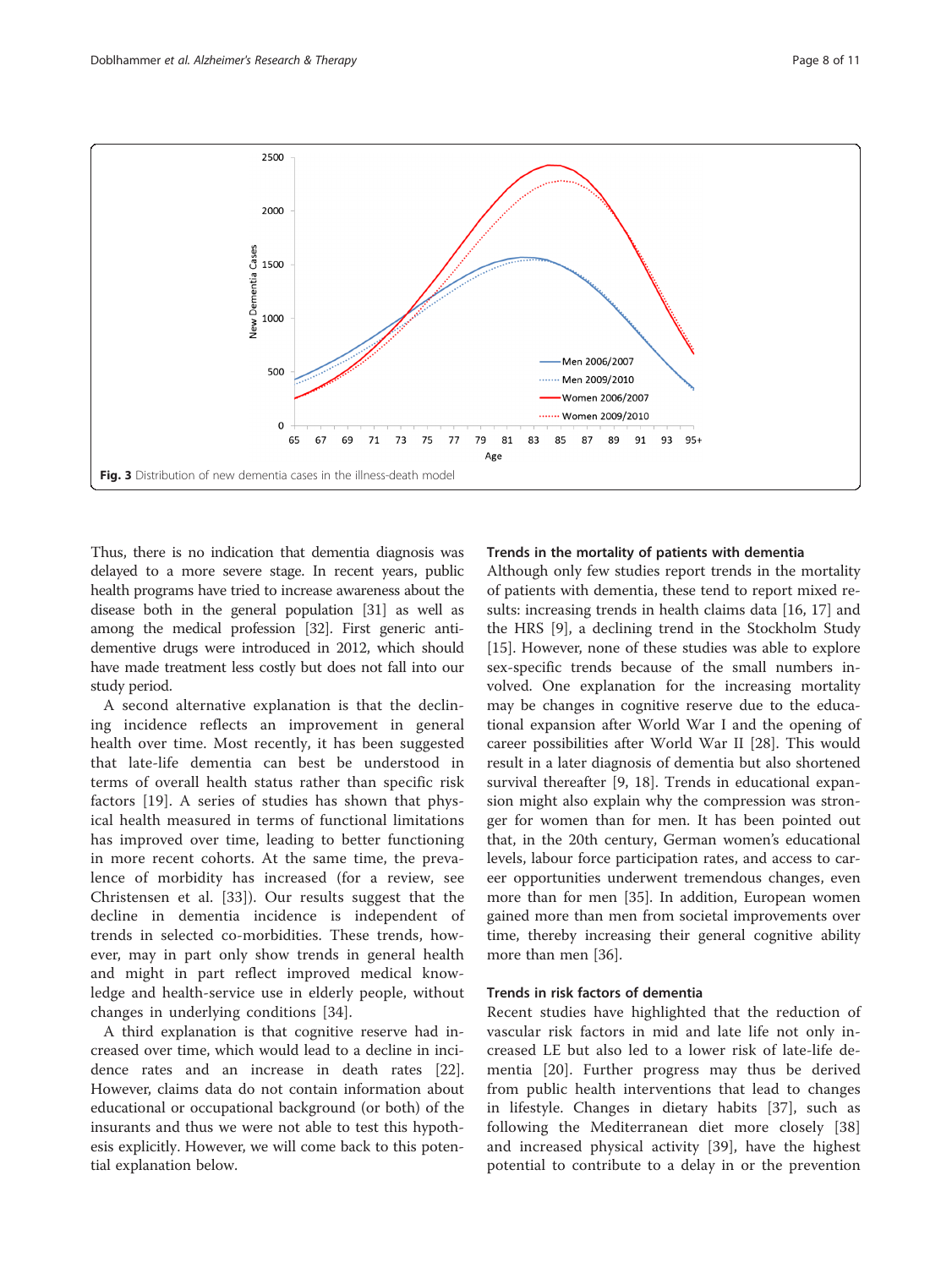of dementia. In addition to single risk factors, it has been shown that overall health status is a major or contributing risk factor of dementia [[19\]](#page-10-0) and that a focus on cardiometabolic risk factors may be too limited [\[40](#page-10-0)]. Educational levels and wealth have been continuously increasing among today's elderly [\[28](#page-10-0)], and poverty levels are low. Although these trends are expected to continue in the near future, shortened and broken working careers coupled with less generous retirement schemes in the coming generations will eventually lead to higher levels of old-age poverty.

Although our study does not permit any cohort analysis, the positive trends we observe today may be partially due to the favourable mid- and late-life conditions for cohorts born before World War II, to which the study participants belong. This trend may, however, diminish in subsequent generations. The end of World War II may also play an important role in terms of a reduction of people affected by posttraumatic stress disorder (PTSD) throughout the cohorts. With some exceptions, the last German male cohorts actively involved in combat are those born in 1927 who were 17 years old at the end of World War II and were 79 years or older in our study. Cohorts born before 1927 had a high risk of suffering from PTSD due to combat and war imprisonment. Recent research has highlighted the long-term effects of traumatic brain injury and PTSD on dementia later in life [[41, 42\]](#page-10-0). Although little is known about PTSD as a risk factor of dementia, it can be a chronic condition which is related to depression, head injury, or medical co-morbidities, all conditions associated with both PTSD and dementia. An alternative explanation is that PTSD might be related to accelerated brain ageing [[43\]](#page-10-0).

In increasingly ethnically diverse older populations, certain ethnic groups may be at a higher risk of dementia, which may slow down improvements in the occurrence of dementia. In Germany, for example, the Turkish foreign population was and still is the largest of the immigrant groups [[44\]](#page-10-0). The majority of the migrants from Turkey arrived as so-called guest workers who were recruited by the Federal Republic of Germany between 1961 and 1973. These migrants are now ageing and in general have similar LE but worse health than their German native counterparts, particularly women. Both the young and the elderly have less education and wealth [[45](#page-10-0)] and higher obesity rates [[46\]](#page-10-0). Rising levels of obesity [[47](#page-10-0)] in combination with metabolic diseases [[48](#page-10-0)] pose another challenge for reducing dementia in the future, particularly in low- and middle-income countries [[40\]](#page-10-0). Public health interventions at the individual and societal level, together with intensified research on developing preventive drugs as well as more effective treatments, will be necessary.

#### Strengths and weaknesses of the data

The primary aim of German health claims data is cost calculation and reimbursement rather than documentation of disease. This may lead to various distortions regarding false-positive and false-negative diagnoses. Although we did develop an internal validation procedure to deal with false-positive diagnoses, we were not able to identify false-negative diagnoses. However, a study comparing dementia diagnoses based on Medicare claims data with diagnoses based on [[23](#page-10-0)] found that Medicare claims tend to overestimated the true prevalence of dementia. In a previous study, we showed that the prevalence of dementia compares well with results from international studies [[3\]](#page-9-0), which is also true for the incidence in this study. There were no major legal changes or changes in the cost calculation software during the study period, and the increasing knowledge and awareness of physicians and patients cannot explain the decrease in incidence as well as prevalence [[3](#page-9-0)]. Health claims data cover the total population, including people living in nursing homes where the prevalence of dementia is four times higher than for non-residents [[49\]](#page-10-0). Because we use a random sample of the total population, study design or self-selection biases do not exist. The large number of cases allowed us to conduct a detailed analysis of incidence and mortality up through the highest ages. The socio-economic status of the company's insurants is lower than that of the general population [[50\]](#page-10-0), but this is largely among younger people. Changes in the social status composition of the insured population are negligible in the time period studied here.

## Limitations of the illness-death model

Our analysis rests on three assumptions. First, the illness-death model, like all life tables, assumes a stationary population with no changes in age-specific rates [[51\]](#page-10-0); that is, for each of the two periods, LE is calculated under the assumption that the age-specific rates will remain constant until the last member of the cohort has reached the highest age. Because we show changes in dementia incidence and mortality over time, our LEs depict the disease regime in a given year rather than in the future years of a 65-year-old which will be lived healthily or with dementia. If the decline in the dementia incidence continues, then the healthy life years are underestimated, whereas continuous increases in the mortality rate of the demented would cause an overestimation of life years with dementia. The second assumption is that we do not observe the ageing of one specific birth cohort over the whole age range, but rather we use a synthetic cohort constructed from two cross-sections with a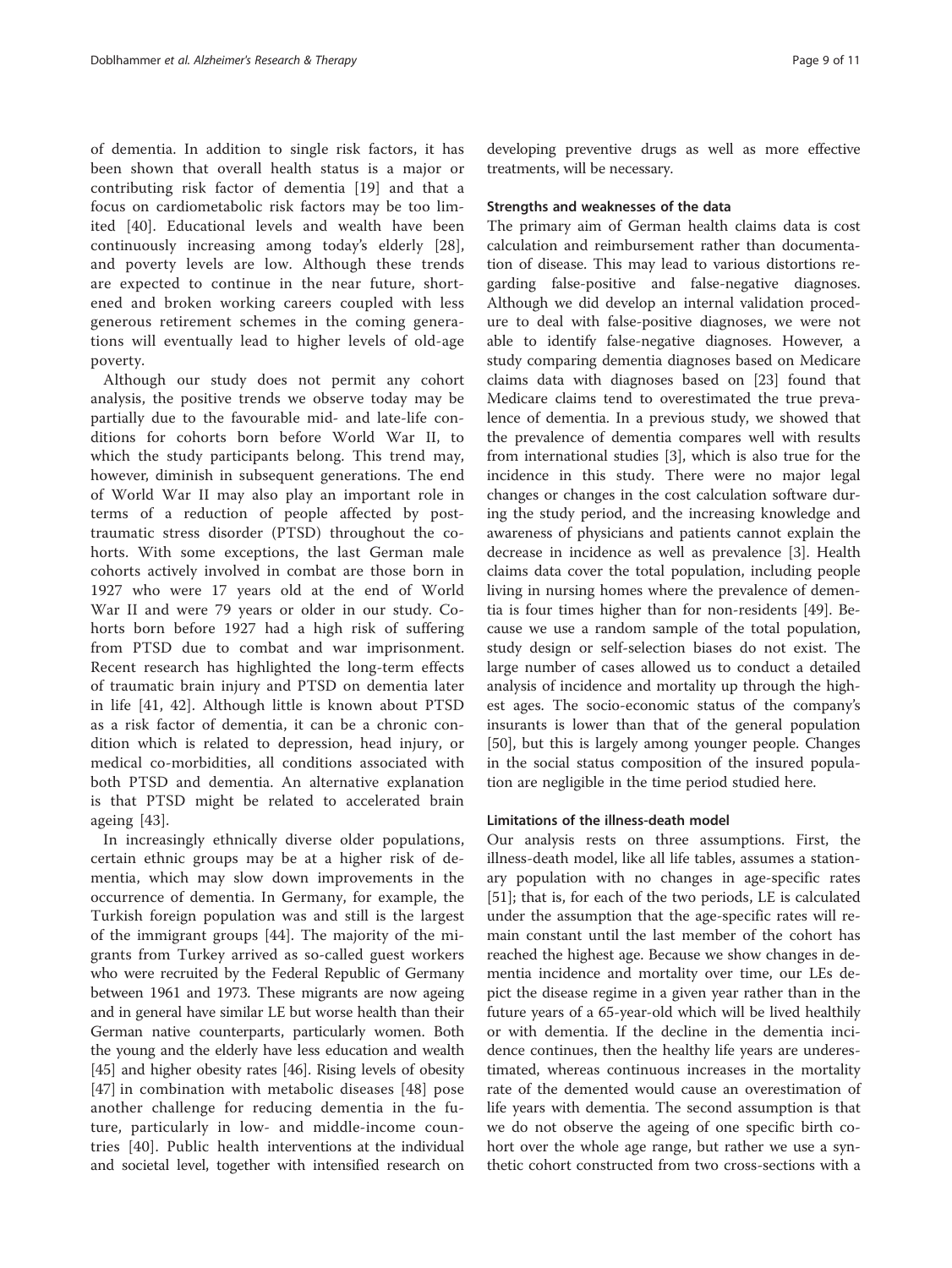<span id="page-9-0"></span>short-term follow-up. Thus, our approach is essentially cross-sectional, depicting period rather than cohort LE. The third is that the model does not consider recovery from dementia, which reflects the fact that at present dementia cannot be treated. Mild cognitive impairment is not part of our model. Recent studies show that patients with mild cognitive impairment have a high risk of progressing to dementia, even if they had reverted to normal cognitive functioning [[52\]](#page-10-0). Thus, in our data, we start to include them only once they have received their first dementia diagnosis.

## Conclusions

Using population-based medical claims data for Germany, we found a compression of life years with dementia by a yearly 1.4 months for women and almost half a month for men. The compression was due to declining incidence rates and increasing death rates of the demented. The scale of reduction in the incidence of dementia is comparable to earlier results. In Germany, in the age groups studied here, both sexes profited from the educational expansion after World War I and better living conditions after World War II. In addition, vascular risk factors of dementia have declined and are better controlled. In terms of future numbers of patients with dementia, the increase might be smaller than previously expected. An open question is whether increasing obesity levels and the changing social composition of the elderly might counterbalance positive developments observed in the past.

# Additional files

[Additional file 1:](http://alzres.com/content/supplementary/s13195-015-0146-x-s1.doc) Method. Description of the proportional hazard model and the illness-death model. (DOC 401 kb)

[Additional file 2: Table S1.](http://alzres.com/content/supplementary/s13195-015-0146-x-s2.doc) Descriptive statistics of the exposures in person-years and cases in the two time periods by sex and age group. (DOC 32 kb)

[Additional file 3: Table S2.](http://alzres.com/content/supplementary/s13195-015-0146-x-s3.doc) Relative risks of dementia incidence, mortality with, and mortality without dementia for the two sexes, controlled for co-morbidity and care level. (DOC 120 kb)

#### Abbreviations

AOK: Allgemeine Ortskrankenkassen; HRS: Health and Retirement Survey; ICD-10: International Classification of Disease 10th Revision; LE: Life expectancy; LTC: long-term care; PTSD: Post-traumatic stress disorder; PYE: Person-years of exposure; RR: Relative risk; WIdO: Wissenschaftliches Institut der Ortskrankenkassen.

#### Competing interests

The authors declare that they have no competing interests.

#### Authors' contributions

GD conceived of the study, developed its design, coordinated the study, and drafted and revised the manuscript. AF participated in the study design and data collection, helped with the statistical analysis and the draft of the manuscript, and participated in the revision of the manuscript. SZ carried out the statistical analysis and participated in drafting the manuscript. FW participated in the study design and helped to draft the manuscript. All authors read and approved the final manuscript.

#### Acknowledgements

The research was funded by the German Center for Neurodegenerative Disease, Bonn, Germany. We are grateful to the Scientific Research Institute of the AOK (WIdO) for providing the data. We thank Michael Nerius for his help with the manuscript and the two anonymous referees for their comments which have led to substantial improvements of the article. We thank Renee Flibotte-Lüskow for her English editing service.

#### Author details

<sup>1</sup>University of Rostock, Institute for Sociology and Demography, Ulmenstr. 69 18057 Rostock, Germany. <sup>2</sup>German Center for Neurodegenerative Diseases (DZNE) Bonn, Ludwig-Erhard-Allee, 53175 Bonn, Germany. <sup>3</sup>Max Planck Institute for Demographic Research, Konrad-Zuse-Str. 1, 18057 Rostock, Germany. <sup>4</sup> Rostock Center for the Study of Demographic Change, Konrad-Zuse-Str. 1, 18057 Rostock, Germany.

#### Received: 20 June 2015 Accepted: 9 September 2015 Published online: 05 November 2015

#### References

- 1. Prince M, Bryce R, Albanese E, Wimo A, Ribeiro W, Ferri CP. The global prevalence of dementia: a systematic review and metaanalysis. Alzheimers Dement. 2013;9:63–75.
- 2. Doblhammer G, Fink A, Fritze T, Günster C. The demography and epidemiology of dementia. GMHC. 2013;1:29–33.
- 3. Doblhammer G, Fink A, Fritze T. Short-term trends in dementia prevalence in Germany between the years 2007 and 2009. Alzheimers Dement. 2014; in press. doi[:10.1016/j.jalz.2014.02.006](http://dx.doi.org/10.1016/j.jalz.2014.02.006).
- 4. Fries JF. Aging, natural death, and the compression of morbidity. J Med. 1980;303:130–5.
- 5. Kramer M. The rising pandemic of mental disorders and associated chronic diseases and disabilities. Acta Psychiat Scand. 1980;62:382–97.
- 6. Nusselder W. Compression of morbidity. In: Robine J-M, Jagger C, Mathers CD, Crimmins EM, Suzman RM, editors. Determining health expectancies. Chichester: John Wiley & Sons; 2003. p. 35–58.
- 7. Manton KG. Changing concepts of morbidity and mortality in the elderly population. Milbank Mem Fund Q Health Soc. 1982;60:183–244.
- 8. Manton KC, Gu XL, Ukraintseva SV. Declining prevalence of dementia in the U. S. elderly population. Adv Gerontol. 2005;16:30–7.
- 9. Langa KM, Larson EB, Karlawish JH, Cutler DM, Kabeto MU, Kim SY, et al. Trends in the prevalence and mortality of cognitive impairment in the United States: Is there evidence of a compression of cognitive morbidity? Alzheimers Dement. 2008;4:134–44.
- 10. Engberg H, Christensen K, Andersen-Ranberg K, Jeune B. Cohort changes in cognitive function among Danish centenarians. Dement Geriatr Cogn Disord. 2008;26:153–60.
- 11. Cho J, Martin P, Margrett J, MacDonald M, Poon LW, Johnson MA. Cohort comparisons in resources and functioning among centenarians: Findings from the Georgia Centenarian Study. Int J Behav Dev. 2012;36:271–8.
- 12. Matthews FE, Arthur A, Barnes LE, Bond J, Jagger C, Robinson L, et al. A two-decade comparison of prevalence of dementia in individuals aged 65 years and older from three geographical areas of England: results of the Cognitive Function and Ageing Study I and II. Lancet. 2013;382:1405–12.
- 13. Kövari E, Herrmann FR, Bouras C, Gold G. Amyloid deposition is decreasing in aging brains An autopsy study of 1,599 older people. Neurology. 2014;82:326–31.
- 14. Schrijvers EMC, Verhaaren BFJ, Koudstaal PJ, Hofman A, Ikram MA, Breteler MMB. Is dementia incidence declining? Trends in dementia incidence since 1990 in the Rotterdam Study. Neurology. 2012;78:1456–63.
- 15. Qiu C, von Strauss E, Bäckman L, Winblad B, Fratiglioni L. Twenty-year changes in dementia occurrence suggest decreasing incidence in central Stockholm, Sweden. Neurology. 2013;80:1888–94.
- 16. Steenland K, MacNeil J, Vega I, Levey A. Recent trends in Alzheimer disease mortality in the United States, 1999 to 2004. Alzheimer Dis Assoc Disord. 2009;23:165–70.
- 17. Griffiths C, Rooney C. Trends in mortality from Alzheimer's disease, Parkinson's disease and dementia, England and Wales, 1979–2004. Dementia. 2006;1:F03.
- 18. Reuser M, Willekens FJ, Bonneux L. Higher education delays and shortens cognitive impairment. A multistate life table analysis of the US Health and Retirement Study. Eur J Epidemiol. 2011;26:395–403.